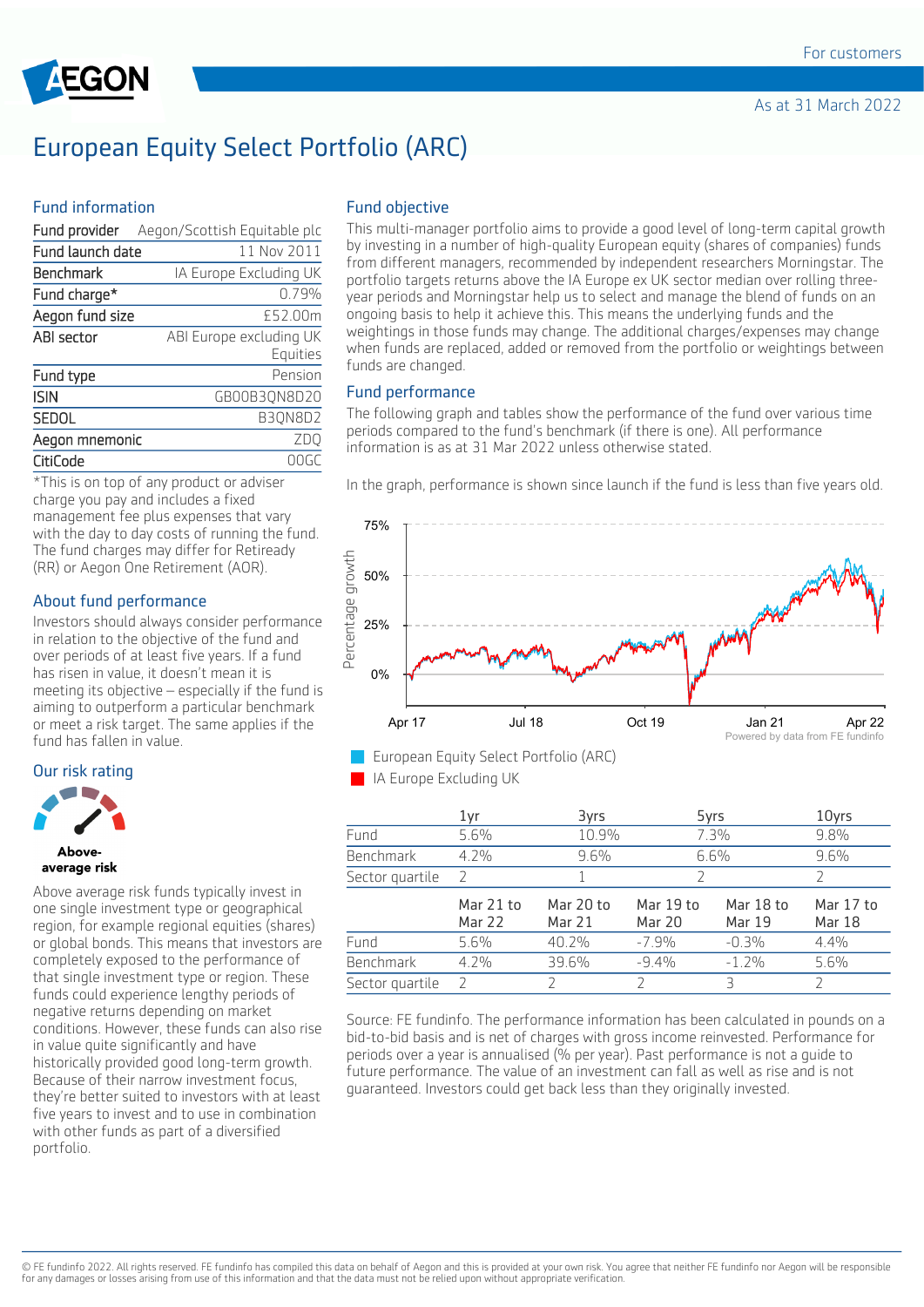# European Equity Select Portfolio (ARC)

### Underlying fund

#### Fund mgmt group

Aegon/Scottish Equitable plc

#### Fund manager information

Aegon have created this fund to offer a single asset class solution in a single fund with the aim of making investing easier. We reserve the right to add, remove and replace the underlying funds within this solution with the aim of making sure the fund continues to meet its aims and objectives. Sometimes we work with external fund managers and they select and manage the underlying funds on our behalf. The additional charges/expenses may change when underlying funds are replaced, added or removed from the portfolio or when weightings between the underlying funds are changed. Please note, there's no guarantee the fund will meet its objective.

# Sector breakdown as at 31 Mar 2022

|  | Name                   | Weight    |
|--|------------------------|-----------|
|  | Industrials            | 17.2%     |
|  | Consumer Discretionary | 16.9%     |
|  | Health Care            | 16.1%     |
|  | Financials             | 14.3%     |
|  | Technology             | 11.6%     |
|  | <b>Basic Materials</b> | 6.8%      |
|  | Consumer Staples       | 6.7%      |
|  | Energy                 | 4.7%      |
|  | Telecommunications     | 2.9%      |
|  | Other                  | 2.7%      |
|  | Total                  | $QQQQQ_0$ |

# Geographic breakdown as at 31 Mar 2022

|  | Name        | Weight |
|--|-------------|--------|
|  | France      | 24.6%  |
|  | Switzerland | 14.9%  |
|  | Germany     | 14.2%  |
|  | Netherlands | 12.6%  |
|  | Denmark     | 7.5%   |
|  | Sweden      | 4.7%   |
|  | Spain       | 4.5%   |
|  | Italy       | 4.4%   |
|  | Ireland     | 2.7%   |
|  | Other       | 10.0%  |
|  | Total       | 100.1% |
|  |             |        |

Weight

99.9%

# Top holdings as at 31 Mar 2022

| Holding                                                            | $\frac{0}{0}$ |
|--------------------------------------------------------------------|---------------|
| Continental European Equity Tracker                                | 29 9%         |
| Scottish Equitable BlackRock European Dynamic                      | 20.7%         |
| Scottish Equitable Jupiter European Special Situations             | 20.4%         |
| Scottish Equitable Janus Henderson European Selected Opportunities | 14.5%         |
| Aegon Schroder European Recovery                                   | 14.5%         |
| Total                                                              | 100.0%        |

Source of fund breakdown and holdings: Fund mgmt group